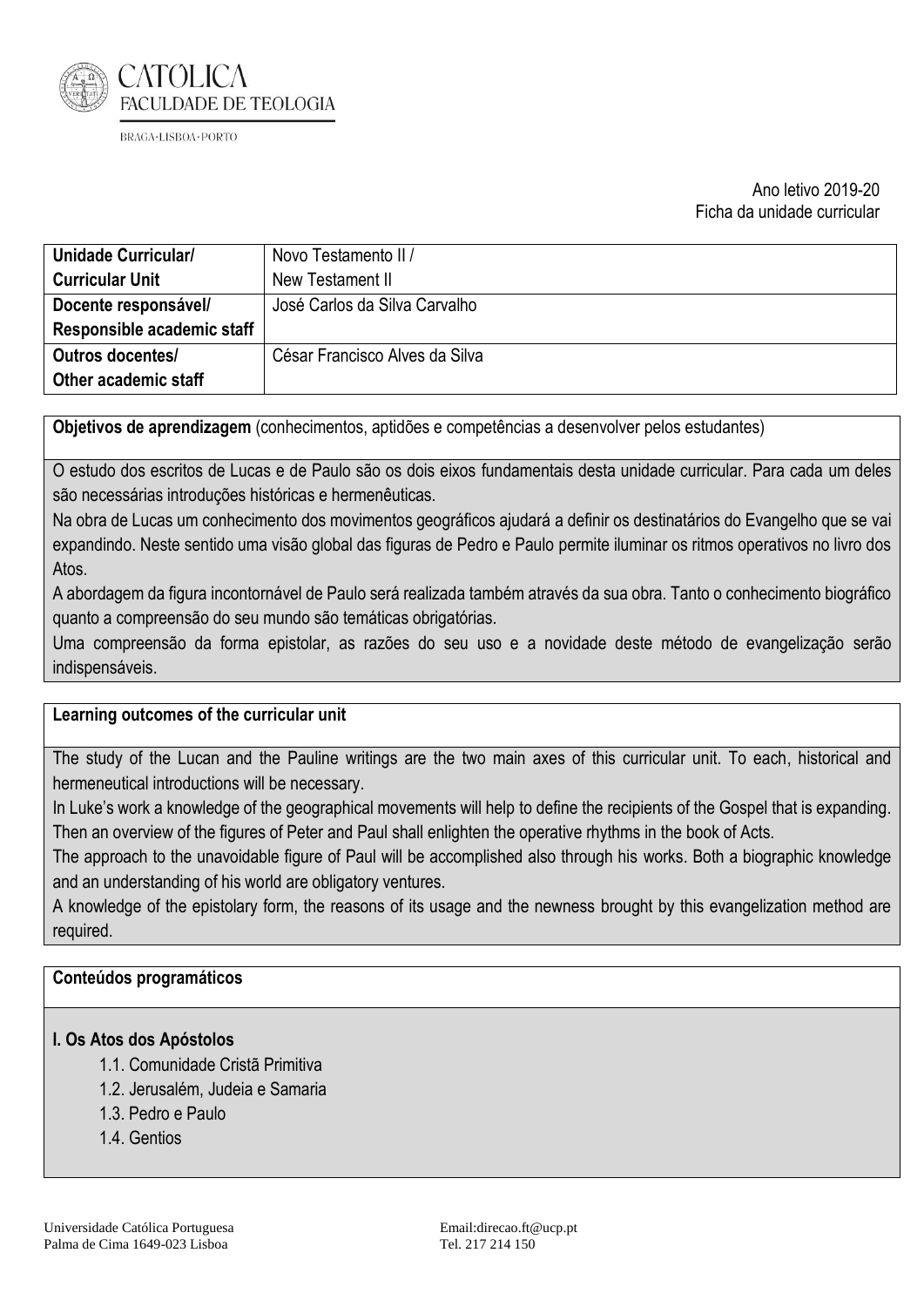

# **II. Paulo**

- 2.1. Uma Biografia
- 2.2. Paulo e a sua Escrita
- 2.3. Cartas
	- 2.3.1. Proto-Paulinas
	- 2.3.2. Deutero-Paulinas
	- 2.3.3. Trito-Paulinas
- 2.4. Trilhas de Pensamento

# **III. Outros Escritos das Origens Cristãs**

- 3.1. Carta aos Hebreus
- 3.2. Carta de Tiago
- 3.3. Primeira e segunda carta de Pedro

# **Syllabus**

# **I. The Acts of the Apostles**

- 1.1. Early Christian Community
- 1.2. Jerusalem, Judea and Samaria
- 1.3. Peter and Paul
- 1.4. Gentiles

# **II. Paul**

- 2.1. A Biography
- 2.2. Paul and his Writings
- 2.3. Letters
	- 2.3.1. Proto-Pauline
		- 2.3.2. Deutero-Pauline
		- 2.3.3. Trito-Pauline
- 2.4. Trends of Thought

# **III. Other Writings of Christian Origins**

- 3.1. Letter to the Hebrews
- 3.2. Letter of James
- 3.3. First and Second Letter of Peter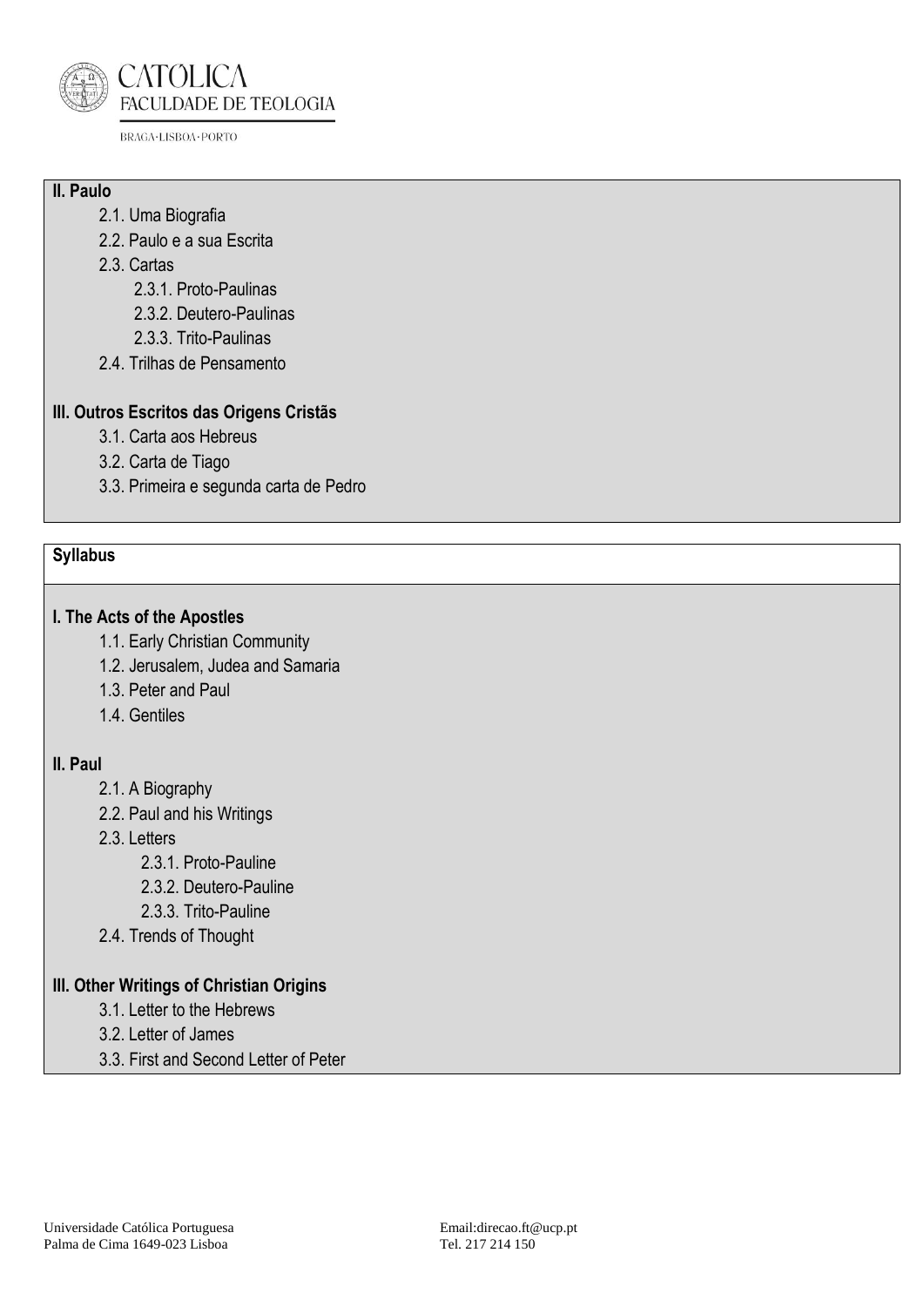

## **Demonstração da coerência dos conteúdos programáticos com os objetivos da unidade curricular**

Os conteúdos programáticos refletem um caminho que proverá o estudante com acrescidas capacidades para ler e explicar o texto Bíblico em estudo. O texto deverá ser tanto ponto de partida como de chegada numa investigação contínua amparada por algumas referências bibliográficas.

As tensões que se apresentam no livro dos Atos descrevem com fluência a formação da primitiva comunidade cristã. Quebras e continuidades tanto a nível geográfico como nos modelos de missionação serão examinadas com detenção.

Para uma devida articulação dos conceitos fundamentais nas cartas Paulinas é necessária uma familiaridade com o seu contexto mais amplo. Logo, algumas considerações exegéticas procedentes do Corpus Paulino aclararão importantes trilhas de pensamento.

Além do ambiente sócio-histórico contemporâneo à formação dos textos, a história da interpretação também será abordada. Esta articulação exige igualmente um conhecimento de algumas das abordagens metodológicas ao Corpus Paulino.

## **Demonstration of the syllabus coherence with the curricular unit's objectives**

The syllabus reflects a journey that shall provide the student with increasing capacities to read and explain the Biblical text under study. The text shall be both a starting and arrival point in an ongoing research helped by some bibliographic references. The tensions found in book of Acts are fluent in describing the formation of the early Christian community. Disruptions and continuities both geographically and in missionary models are to be analyzed carefully.

In order to articulate the main concepts in the Pauline letters one must be familiar with the larger context. Then, some exegetical considerations shall arise from the Pauline Corpus and enlighten several fundamental trends of thought.

Considering the socio-historical environment contemporary to the text's formation, the history of interpretation shall also be addressed. Additionally, this articulation demands an awareness to a few different methodological approaches to the Pauline Corpus.

#### **Metodologias de ensino (avaliação incluída)**

#### **Metodologia**

As lições consistirão na apresentação temática pelo professor, onde se procurará entrelaçar uma leitura atenta de alguns textos escolhidos com tópicos cruciais presentes nos textos Lucanos e Paulinos. As lições serão ajudadas por apresentações PowerPoint e com bibliografia, disponíveis para os alunos, facilitando um estudo complementar. O debate entre os estudantes será possibilitado através de uma plataforma digital online.

# **Avaliação**

A participação nas aulas e pequenas contribuições com trabalhos de casa medirão o progresso dos estudantes e representarão 20% da nota. Ainda, um trabalho científico sobre um tema aprovado pelo professor contará para outros 20%, para o qual o uso de modernas tecnologias será encorajado. O exame final terá o peso de 60% da nota final.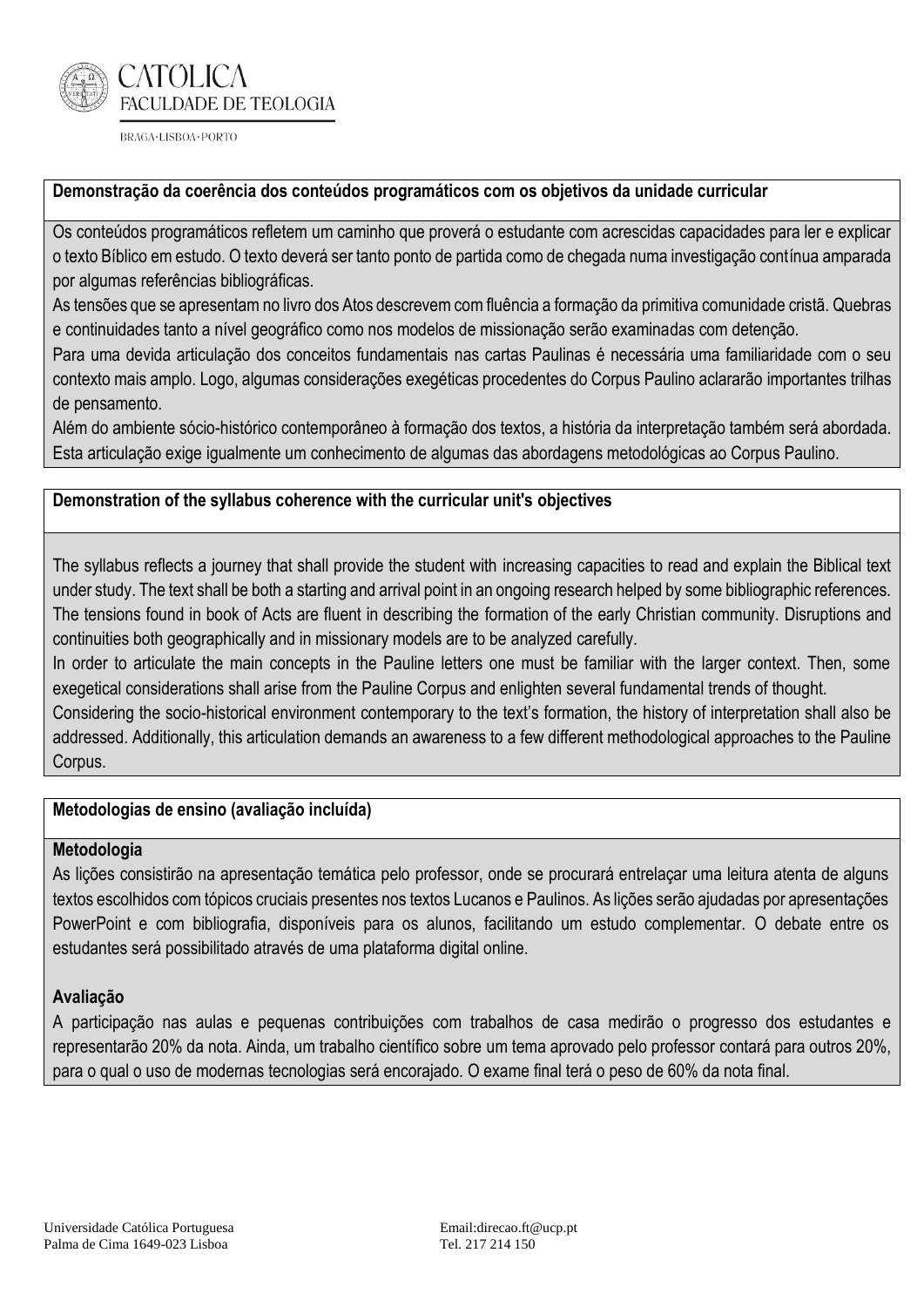

# **Teaching methodologies (including evaluation)**

## **Methodology**

The lessons shall be conducted by the teacher, aiming to interweave an attentive reading of some chosen texts with key topics present in the Lucan and Pauline texts. The lectures will be supported by PowerPoint presentations, available to the students, and with bibliography for further study. Student's discussion will also be facilitated through an online platform.

## **Evaluation**

Class attendance and some small homework contributions will measure the student's progress and shall represent 20% of the grade. Then, a paper on a particular theme approved by the professor, for which the use of modern technologies will be encouraged, shall be counting for another 20%. The final exam will count for 60% of the final grade.

## **Demonstração da coerência das metodologias de ensino com os objetivos da unidade curricular**

O aluno deste curso deve adquirir a capacidade de ler, entender e ser competente no explicar de alguns textos Lucanos e Paulinos. Os temas devem ser desenvolvidos a partir da bibliografia fornecida. Compreender alguns conceitos-chave deve permitir ao aluno familiarizar-se com os textos em estudo.

É fundamental que o aluno esteja presente nas aulas para que lhe seja possível um desenvolvimento coerente dos temas. O estudo pessoal e a investigação serão igualmente essenciais. Neste processo o professor estará disponível para prover a ajuda necessária e referências bibliográficas adequadas.

Como as aulas serão auxiliadas pelo uso de tecnologias modernas, também os estudantes serão encorajados a fazê-lo na apresentação dos seus trabalhos. Também Paulo e Lucas usaram os métodos mais avançados do seu tempo e se esmeraram no aperfeiçoamento das suas capacidades de comunicadores para poder transmitir o Evangelho de Jesus Cristo.

#### **Demonstration of the coherence between the teaching methodologies and the learning outcomes**

The student of this course shall acquire the ability to read, understand and be able to explain some texts from the Lucan and Pauline Corpus. The themes are to be further developed with the provided bibliography. Understanding some key concepts shall enable the student to become familiar with the texts under study.

It is fundamental that the student be present at the lectures so that a coherent development of the themes may be possible. Personal study and research are also essential. In this process the lecturer shall be available to provide the necessary help and bibliographical references.

As the lectures will be aided by the use of modern technologies, also the students are encouraged to do so in the presentation of their own works. Paul and Luke themselves made use of the most advanced methods of their time and were diligent in improving their skills as communicators in order to transmit the Gospel of Jesus Christ.